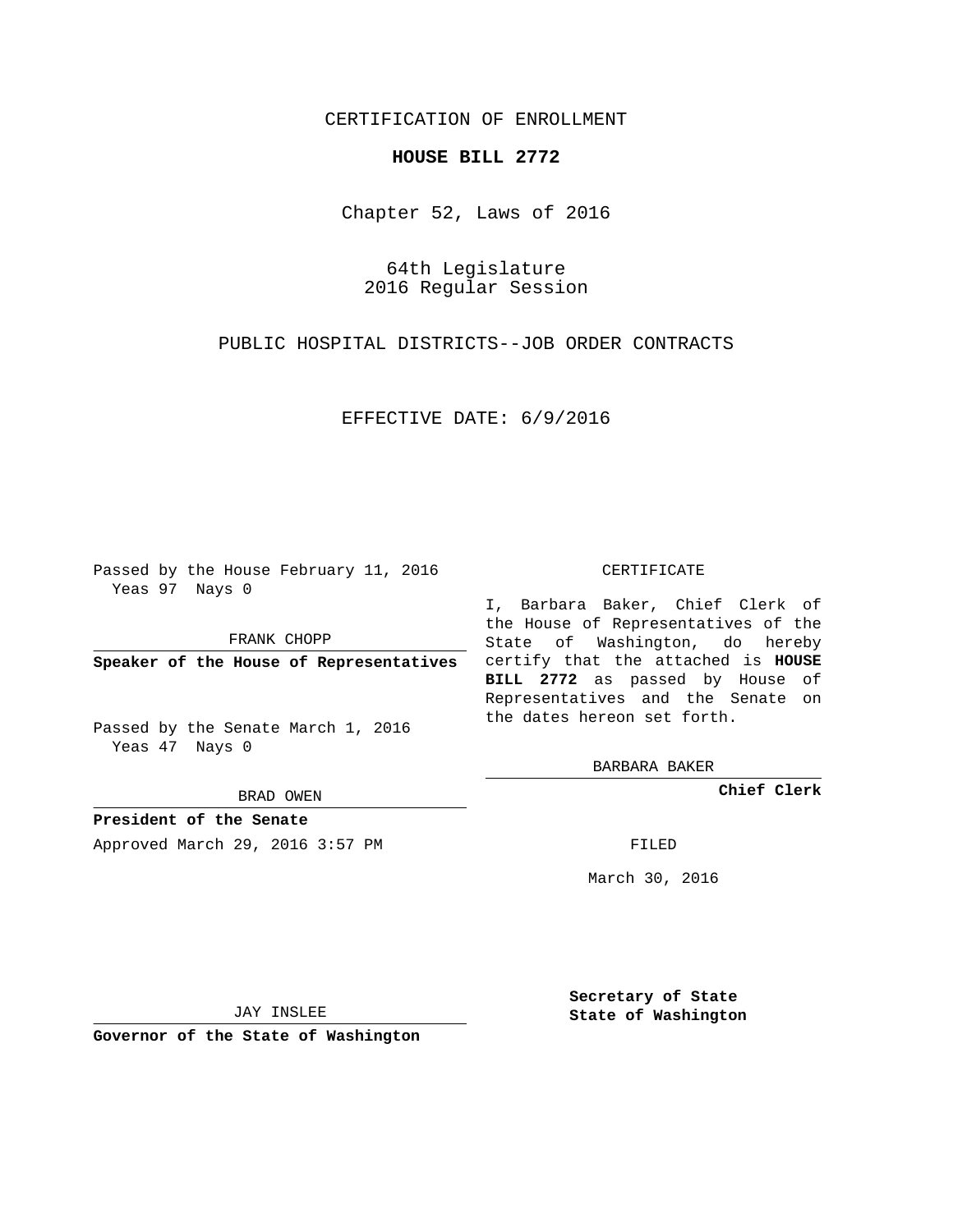Passed Legislature - 2016 Regular Session

**State of Washington 64th Legislature 2016 Regular Session**

**By** Representatives Johnson and Bergquist

Read first time 01/20/16. Referred to Committee on Capital Budget.

1 AN ACT Relating to job order contracts by public hospital 2 districts; and reenacting and amending RCW 39.10.420.

3 BE IT ENACTED BY THE LEGISLATURE OF THE STATE OF WASHINGTON:

4 **Sec. 1.** RCW 39.10.420 and 2013 c 222 s 18 and 2013 c 186 s 1 are 5 each reenacted and amended to read as follows:

6 (1) The following public bodies of the state of Washington are 7 authorized to award job order contracts and use the job order 8 contracting procedure:

9 (a) The department of enterprise services;

10 (b) The state universities, regional universities, and The 11 Evergreen State College;

12 (c) Sound transit (central Puget Sound regional transit 13 authority);

14 (d) Every city with a population greater than seventy thousand 15 and any public authority chartered by such city under RCW 35.21.730 16 through 35.21.755;

17 (e) Every county with a population greater than four hundred 18 fifty thousand;

19 (f) Every port district with total revenues greater than fifteen 20 million dollars per year;